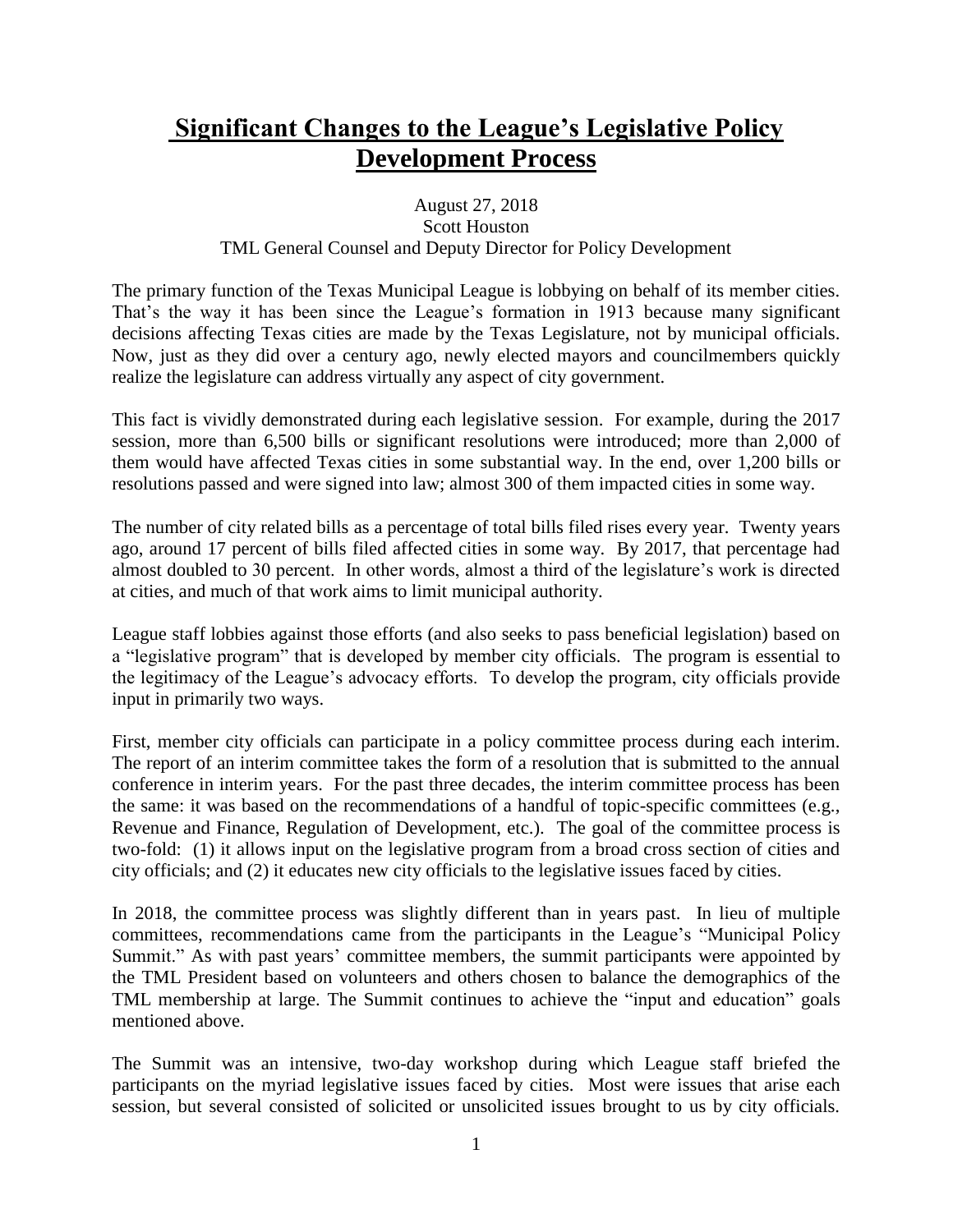After each subject-matter briefing, the participants made concise recommendations on the issues. Those recommendations are placed into resolution form an submitted to the Resolutions Committee, discussed next.

Second, a member city, TML region, or TML affiliate may submit a resolution for consideration at the League's annual conference. At the 2018 annual conference, the "resolutions committee" will consider submissions and make recommendations for the entire membership to consider at the annual business meeting. Detailed information relating to resolution submittal is provided to each member city, TML affiliate organization, and TML region well in advance of the due date.

For 2019, the resolutions committee will be eliminated in favor of a more streamlined process wherein resolutions go directly to the entire membership at the annual business meeting. The implementation of this change will require a transition year in 2018. In 2018, the Resolutions Committee and Business Meetings will take place in one room, as subsequent meetings.

In addition, they will form the basis of a "fixed' legislative program, under which – each session – modifications to the program will only be considered at a future Summit, business meeting, or TML board meeting. Even if no changes are made, which is an unlikely prospect, staff will fulfill the educational goal through continued briefing on all of the issues.

The somewhat complex policy development process is necessary to ensure that the League advocates as directed by its members. The League is nothing without the involvement and expertise of its members, and participation in the process is an invaluable part of protecting municipal authority.

Have questions or comments? Contact Scott Houston or JJ Rocha, TML Legislative Liaison, at 512-231-7400.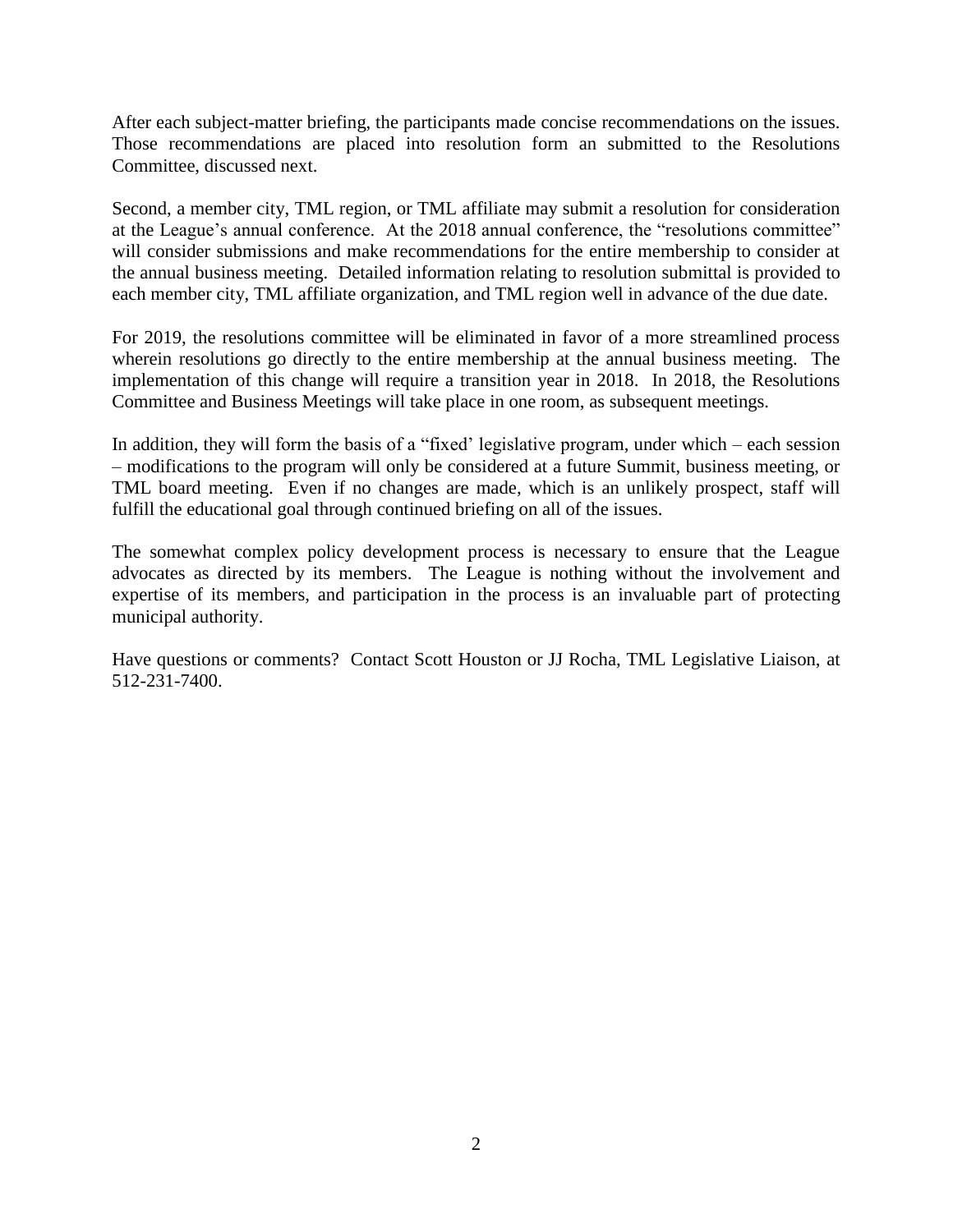## **Guiding Principles**

The TML approach to the 2019 session will undoubtedly be guided by principles that spring from a deeply rooted TML legislative philosophy:

- The League will vigorously oppose any legislation that would erode the authority of Texas city officials to govern municipal affairs.
- Cities represent the level of government closest to the people. They bear primary responsibility for the provision of capital infrastructure and for ensuring our citizens' health and safety. Thus, cities must be assured of a predictable and sufficient level of revenue and must resist efforts to diminish that revenue.
- The League will oppose the imposition of any state mandates that do not provide for a commensurate level of compensation, and resist any attempts to require cities to raise money for the state (reverse intergovernmental aid).